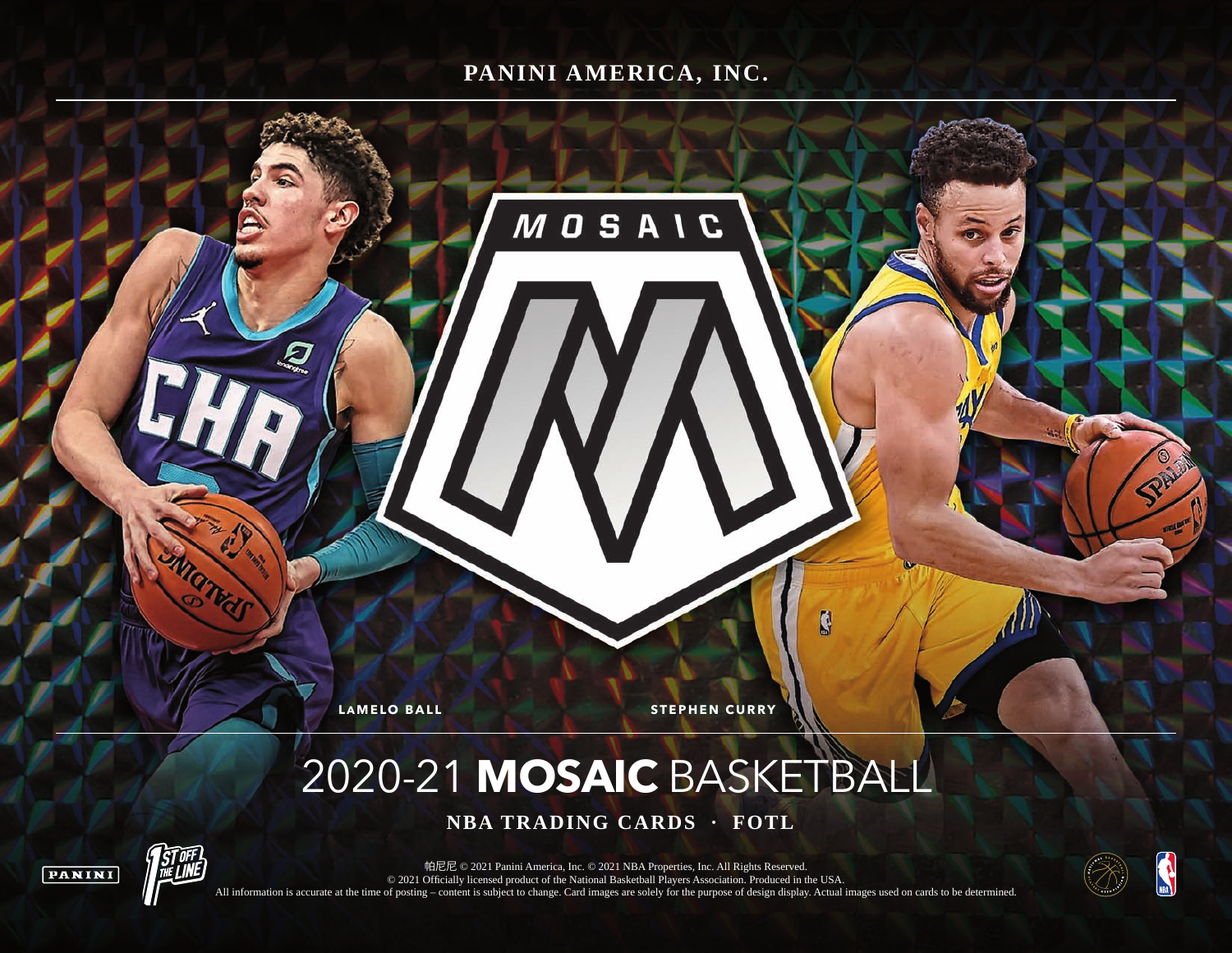## **MOSAIC** BASKETBALL **2020-21 NBA TRADING CARDS · FOTL**



**BASE MOSAIC ROOKIES GREEN SWIRL BASE MOSAIC ROOKIES PINK SWIRL BASE MOSAIC ROOKIES GREEN SWIRL**



*FOTL EXCLUSIVE FOTL EXCLUSIVE FOTL EXCLUSIVE*



Green Swirl FOTL and Pink Swirl FOTL Parallels can only be found in First Off the Line Boxes! Fine one of each per box!



**PANINI** 

帕尼尼 © 2021 Panini America, Inc. © 2021 NBA Properties, Inc. All Rights Reserved. © 2021 Officially licensed product of the National Basketball Players Association. Produced in the USA. All information is accurate at the time of posting – content is subject to change. Card images are solely for the purpose of design display. Actual images used on cards to be determined.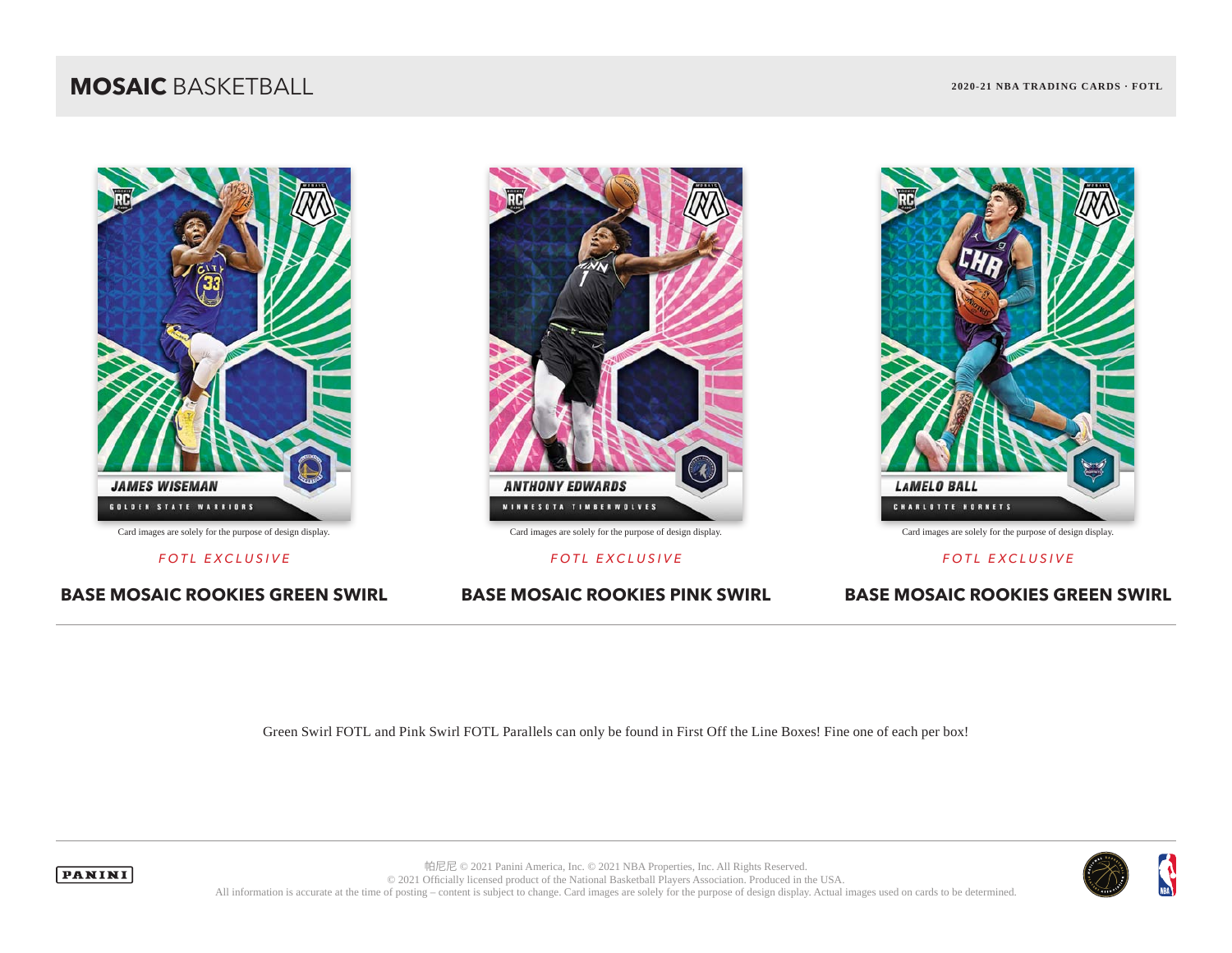## **MOSAIC** BASKETBALL **2020-21 NBA TRADING CARDS · FOTL**









### **AUTOGRAPHS MOSAIC GOLD ROOKIE AUTOGRAPHS MOSAIC BLACK ROOKIE AUTOGRAPHS MOSAIC GOLD**

Each Mosaic Hobby box includes one autograph from either Autographs Mosaic or Rookie Autographs Mosaic! Look for randomly inserted Gold (#'d/10) and Black (1-of-1) Parallels randomly





帕尼尼 © 2021 Panini America, Inc. © 2021 NBA Properties, Inc. All Rights Reserved. © 2021 Officially licensed product of the National Basketball Players Association. Produced in the USA. All information is accurate at the time of posting – content is subject to change. Card images are solely for the purpose of design display. Actual images used on cards to be determined.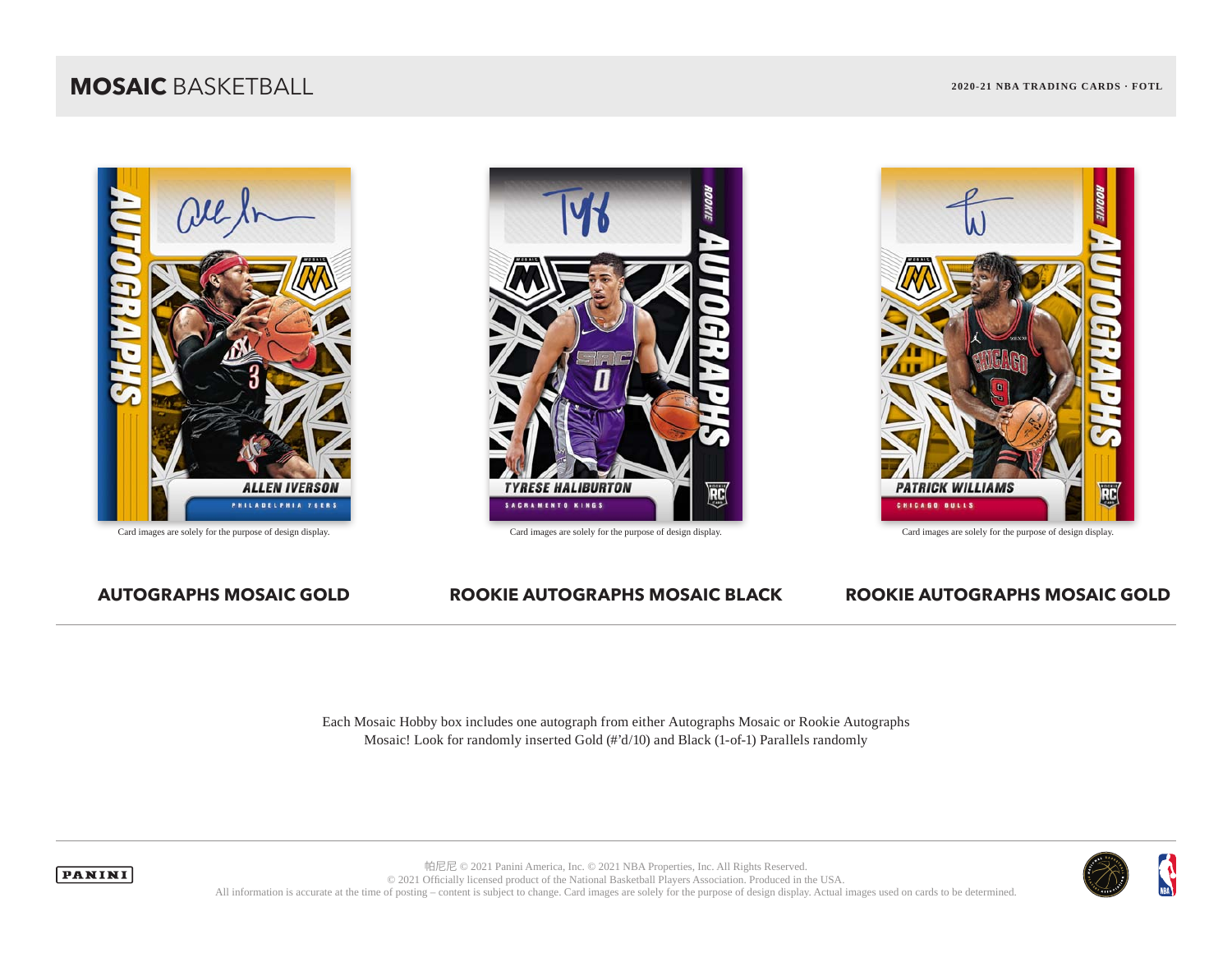## **MOSAIC** BASKETBALL **2020-21 NBA TRADING CARDS · FOTL**





*HOBBY EXCLUSIVE HOBBY EXCLUSIVE HOBBY EXCLUSIVE*

**STRAIGHT FIRE STAINED GLASS OVERDRIVE** 



Look for Hobby Exclusive Inserts in the following sets: Straight Fire, Center Stage, Swagger, Stained Glass and Overdrive!



**PANINI** 

帕尼尼 © 2021 Panini America, Inc. © 2021 NBA Properties, Inc. All Rights Reserved. © 2021 Officially licensed product of the National Basketball Players Association. Produced in the USA. All information is accurate at the time of posting – content is subject to change. Card images are solely for the purpose of design display. Actual images used on cards to be determined.